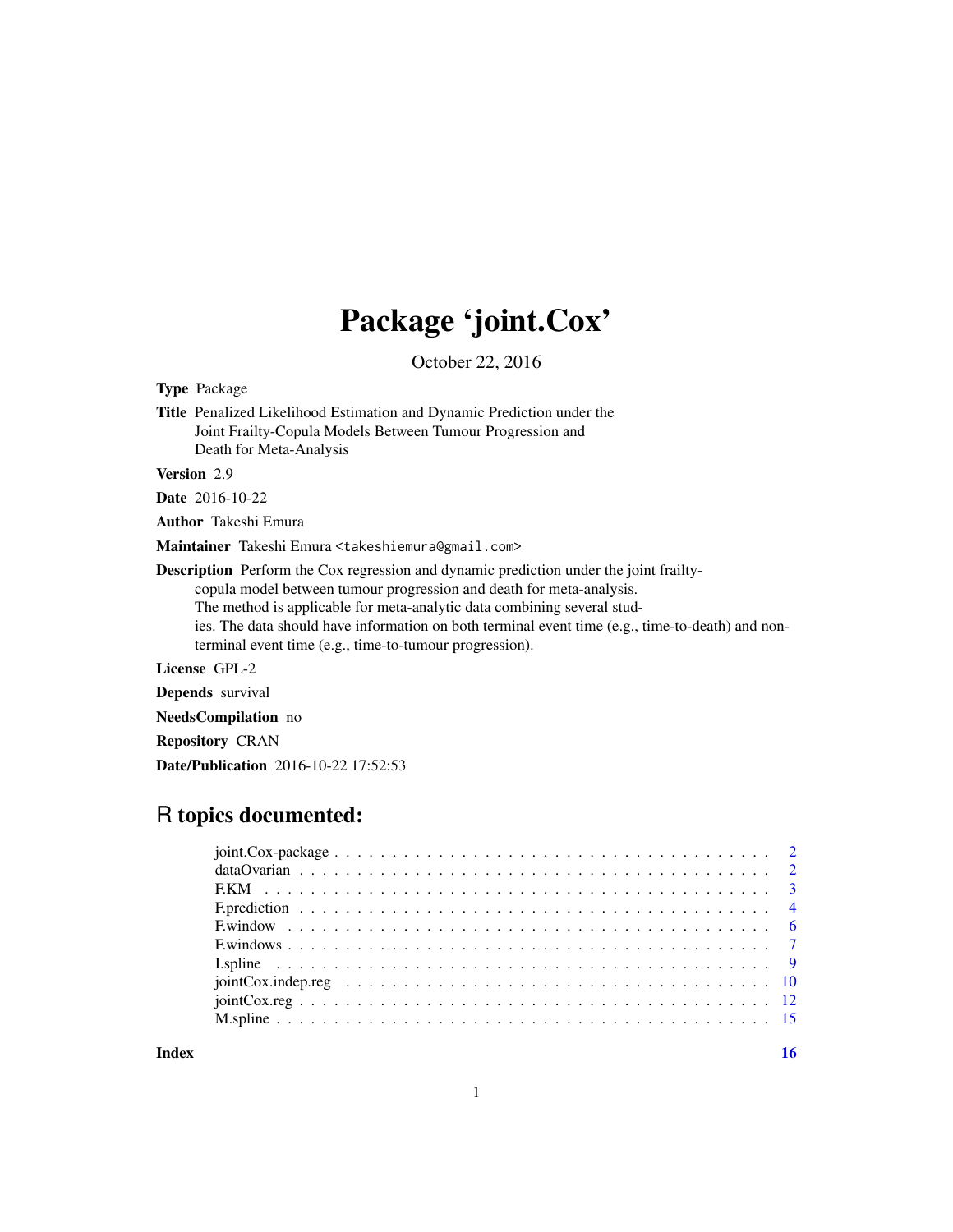<span id="page-1-0"></span>joint.Cox-package *Penalized Likelihood Estimation and Dynamic Prediction under the Joint Frailty-Copula Models Between Tumour Progression and Death for Meta-Analysis*

#### Description

Perform the Cox regression and dynamic prediction under the joint frailty-copula model between tumour progression and death for meta-analysis. The method is applicable for meta-analytic data combining several studies. The data should have information on both terminal event time (e.g., time-to-death) and non-terminal event time (e.g., time-to-tumour progression).

#### Details

| Package: | joint.Cox  |
|----------|------------|
| Type:    | Package    |
| Version: | 2.9        |
| Date:    | 2016-10-22 |
| License: | $GPL-2$    |

#### Author(s)

Takeshi Emura Maintainer: Takeshi Emura <takeshiemura@gmail.com>

#### References

Emura T\*, Nakatochi M, Murotani K, Rondeau V (2015), A joint frailty-copula model between tumour progression and death for meta-analysis, Statistical Methods in Medical Research, doi: 10.1177/0962280215604510

Emura T\*, Nakatochi M, Matsui S, Michimae H, Rondeau V (2016), Personalized dynamic prediction of death according to tumour progression and high-dimensional genetic factors: meta-analysis with a joint model, in revision, Statistical Methods in Medical Research.

dataOvarian *Meta-analytic data of ovarian cancer patients combining 4 independent studies.*

#### Description

Meta-analytic data for studying the CXCL12 gene expression as a predictive biomarker of survival in ovarian cancer. The dataset is a subset of the curated ovarian data of Ganzfried et al (2013). We prepared the dataset by using "patientselection.config" in "Curated ovarian data" around May 2015.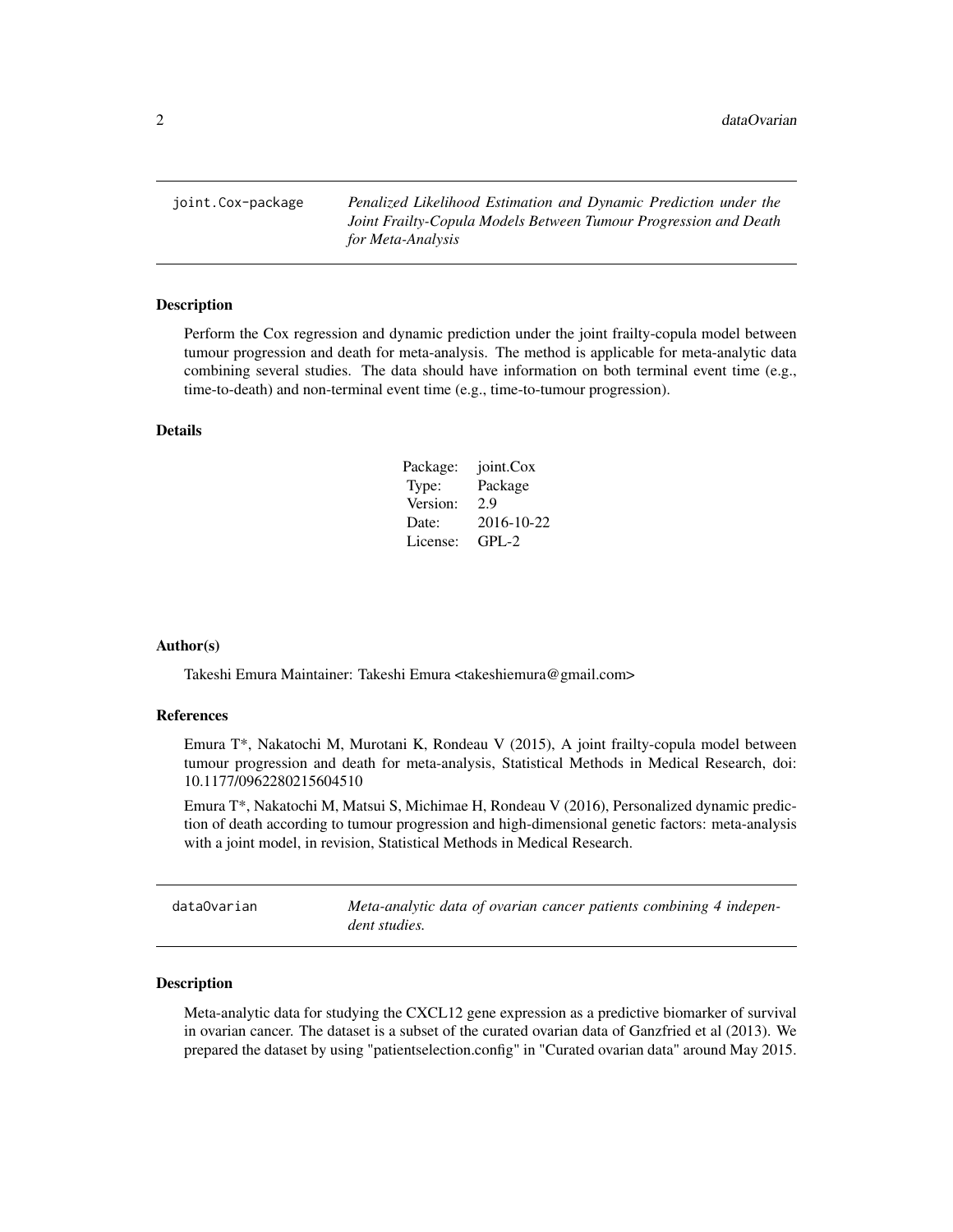#### <span id="page-2-0"></span> $F.$ KM 3

#### Usage

data("dataOvarian")

#### Format

A data frame with 1003 observations on the following 6 variables.

t.event : time to event in days event : event indicator (1=recurrence, 0=no recurrence) t.death : time to death in days death : death indicator (1=death, 0=alive) group : study ID; group=4, 8, 11, or 14 CXCL12 : CXCL12 expression

# Details

4 studies are combined (group=4, 8, 11, and 14). The numbers 4, 8, 11 and 14 corresponds to the IDs from the original data of Ganzfried et al. (2013).

#### Source

Ganzfried BF et al. (2013), Curated ovarian data: clinically annotated data for the ovarian cancer transcriptome, Database, Article ID bat013, doi:10.1093/database/bat013.

#### References

Ganzfried BF et al. (2013), Curated ovarian data: clinically annotated data for the ovarian cancer transcriptome, Database, Article ID bat013, doi:10.1093/database/bat013.

#### Examples

```
data(dataOvarian)
study4=dataOvarian[dataOvarian$group==4,] # extract one study
study4
```
F.KM *Prediction of death using the Kaplan-Meier estimator*

# **Description**

Dynamic prediction of death using using the Kaplan-Meier estimator. Probability of death between t and t+w is calculated. The prediction probability is  $F(t,t+w)=1-S(t+w)/S(t)$ , where S is the Kaplan-Meier estimator.

#### Usage

F.KM(time, widths, t.death, death)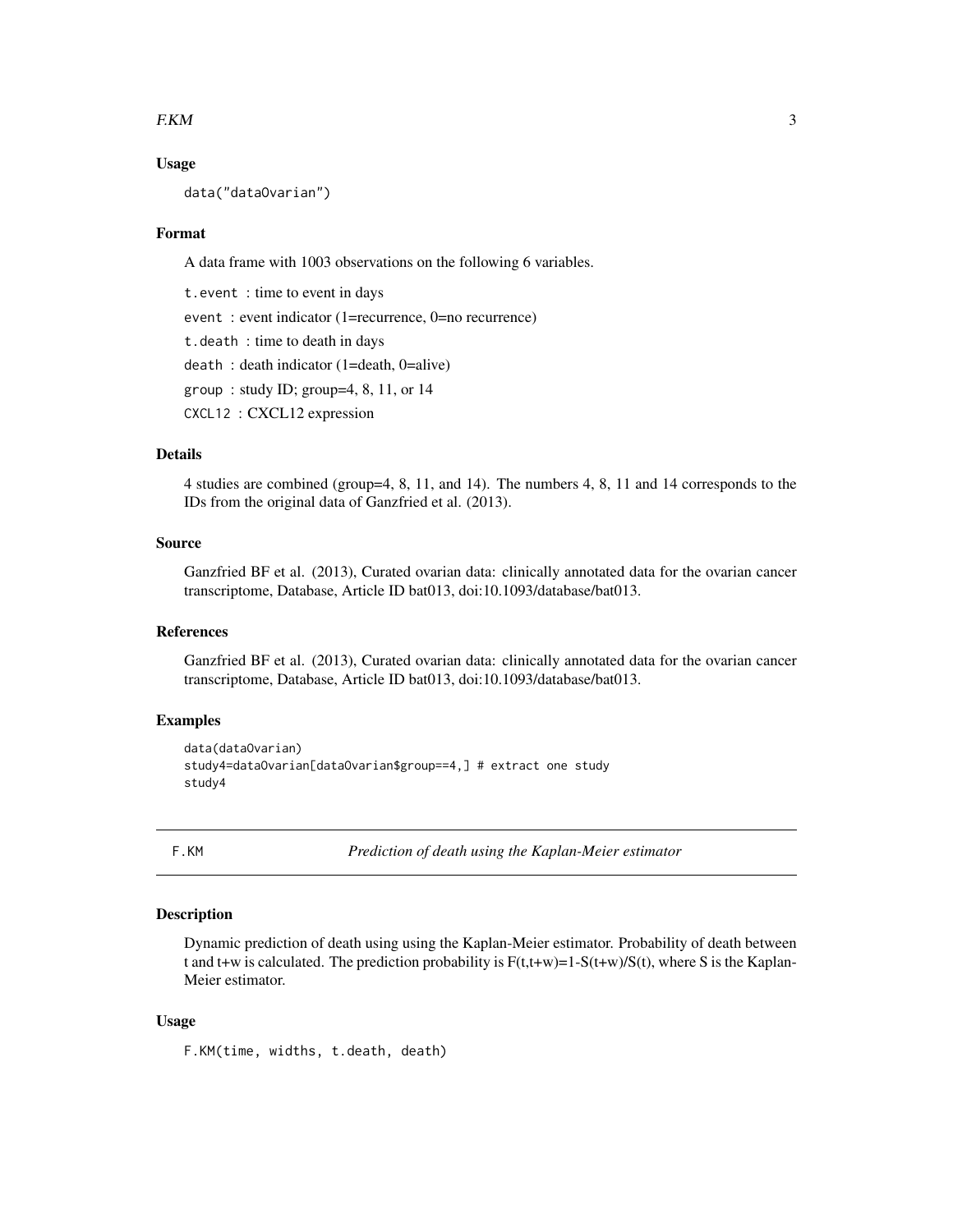#### <span id="page-3-0"></span>**Arguments**

| time    | prediction time $(=t)$                                                 |
|---------|------------------------------------------------------------------------|
| widths  | length of window $(=w)$                                                |
| t.death | a vector object for overall survival (OS), i.e., time-to-death         |
| death   | a vector object for death indicator $(=1$ if death; $=0$ if not death) |

#### Details

Prediction probability of death is calculated without covariates.

#### Value

| time   | Г          |
|--------|------------|
| widths | W          |
| -F     | $F(t,t+w)$ |

# Author(s)

Takeshi Emura

# References

Emura T\*, Nakatochi M, Matsui S, Michimae H, Rondeau V (2016), Personalized dynamic prediction of death according to tumour progression and high-dimensional genetic factors: meta-analysis with a joint model, in revision, Statistical Methods in Medical Research.

# Examples

```
time=1
widths=c(0,0.5,1,1.5,2)
t.death=c(0.5,1,1.5,2,2.5,3)
death=c(1,1,1,1,1,1)
F.KM(time=time,width=widths,t.death=t.death,death=death)
```
F.prediction *Dynamic prediction of death*

#### Description

Dynamic prediction of death using a joint frailty-copula model. Probability of death between t and t+w is calculated given a tumour progression time X and covariates Z1 and Z2. If  $X \leq t$ , the prediction probability is  $F(t,t+w|X=x, Z1, Z2)$ . If X>t, the prediction probability is  $F(t,t+w|X>t, Z1, Z2)$ Z2). This function is a simpler version of F.windows.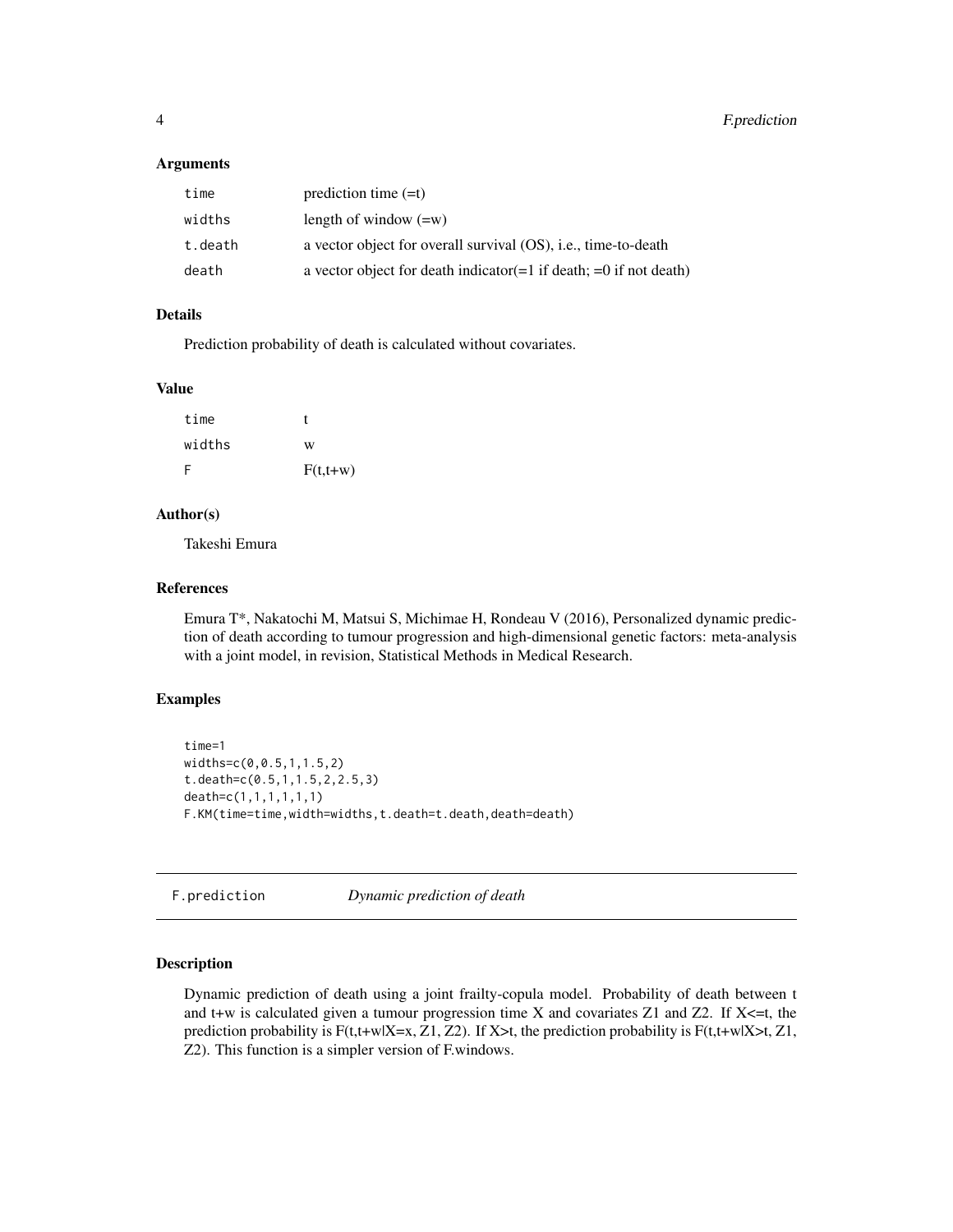# F. prediction 5

# Usage

F.prediction(time, widths, X, Z1, Z2, beta1, beta2, eta, theta, alpha, g, h, xi1, xi3, Fplot = TRUE)

# Arguments

| time           | prediction time $(=t)$                                    |
|----------------|-----------------------------------------------------------|
| widths         | length of window $(=w)$                                   |
| Χ              | event time occurred                                       |
| Z1             | a vector of covariates                                    |
| Z <sub>2</sub> | a vector of covariates                                    |
| beta1          | regression coefficients for progression                   |
| beta2          | regression coefficients for death                         |
| eta            | frailty variance                                          |
| theta          | copula parameter                                          |
| alpha          | parameter related to frailty; usually alpha=1             |
| g              | parameters related to the baseline hazard for progression |
| h              | parameters related to the baseline hazard for death       |
| xi1            | lower bound for time-to-event                             |
| xi3            | upper bound for time-to-death                             |
| Fplot          | if FALSE, the plot is not shown                           |

# Details

Predicted probability of death is calculated given the event status (X<=t or X>t) and covariates (Z1 and Z2).

# Value

| time   |                                                  |
|--------|--------------------------------------------------|
| widths | w                                                |
|        |                                                  |
|        | $F(t,t+w X=x, Z1, Z2)$ or $F(t,t+w X>t, Z1, Z2)$ |

# Author(s)

Takeshi Emura

# References

Emura T\*, Nakatochi M, Matsui S, Michimae H, Rondeau V (2016), Personalized dynamic prediction of death according to tumour progression and high-dimensional genetic factors: meta-analysis with a joint model, in revision, Statistical Methods in Medical Research.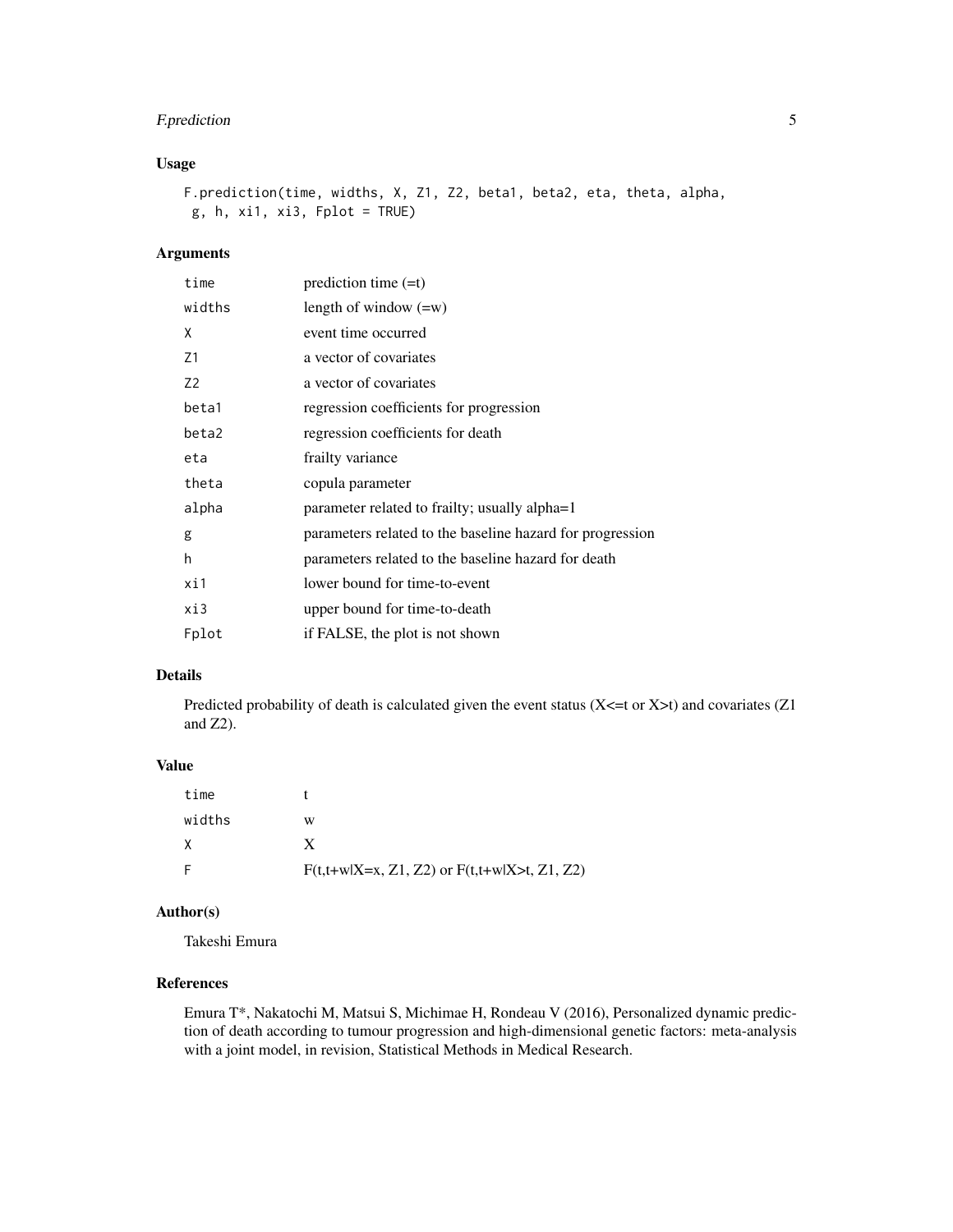# Examples

```
w=c(0,0.5,1,1.5,2)
par(mfrow=c(1,2))
F.prediction(time=1,X=0.8,widths=w,Z1=1,Z2=1,beta1=1,beta2=1,eta=0.5,theta=8,
         alpha=1,g=rep(1,5),h=rep(1,5),xi1=0,xi3=3,Fplot=FALSE)
F.prediction(time=1,X=1.5,widths=w,Z1=1,Z2=1,beta1=1,beta2=1,eta=0.5,theta=8,
         alpha=1,g=rep(1,5),h=rep(1,5),xi1=0,xi3=3,Fplot=FALSE)
```
F.window *Prediction of death*

#### Description

Dynamic prediction of death using a joint frailty-copula model. Probability of death between t and t+w is calculated given a tumour progression time X and covariates Z1 and Z2. If  $X \leq t$ , the prediction probability is  $F(t,t+w|X=x, Z1, Z2)$ . If X>t, the prediction probability is  $F(t,t+w|X>t, Z1, Z2)$ Z2).

#### Usage

```
F.window(time, width, X, Z1, Z2, beta1, beta2, eta, theta, alpha,
g, h, xi1, xi3, Fplot = TRUE
```
# Arguments

| time           | prediction time $(=t)$                                    |
|----------------|-----------------------------------------------------------|
| width          | length of window $(=w)$                                   |
| X              | event time occurred < time                                |
| Z1             | a vector of covariates                                    |
| Z <sub>2</sub> | a vector of covariates; usually Z1=Z2                     |
| beta1          | regression coefficients for progression                   |
| beta2          | regression coefficients for death                         |
| eta            | frailty variance                                          |
| theta          | copula parameter                                          |
| alpha          | parameter related to frailty; usually alpha=1             |
| g              | parameters related to the baseline hazard for progression |
| h              | parameters related to the baseline hazard for death       |
| xi1            | lower bound for time to event                             |
| xi3            | upper bound for time to death                             |
| Fplot          | if FALSE, the plot is not shown                           |

<span id="page-5-0"></span>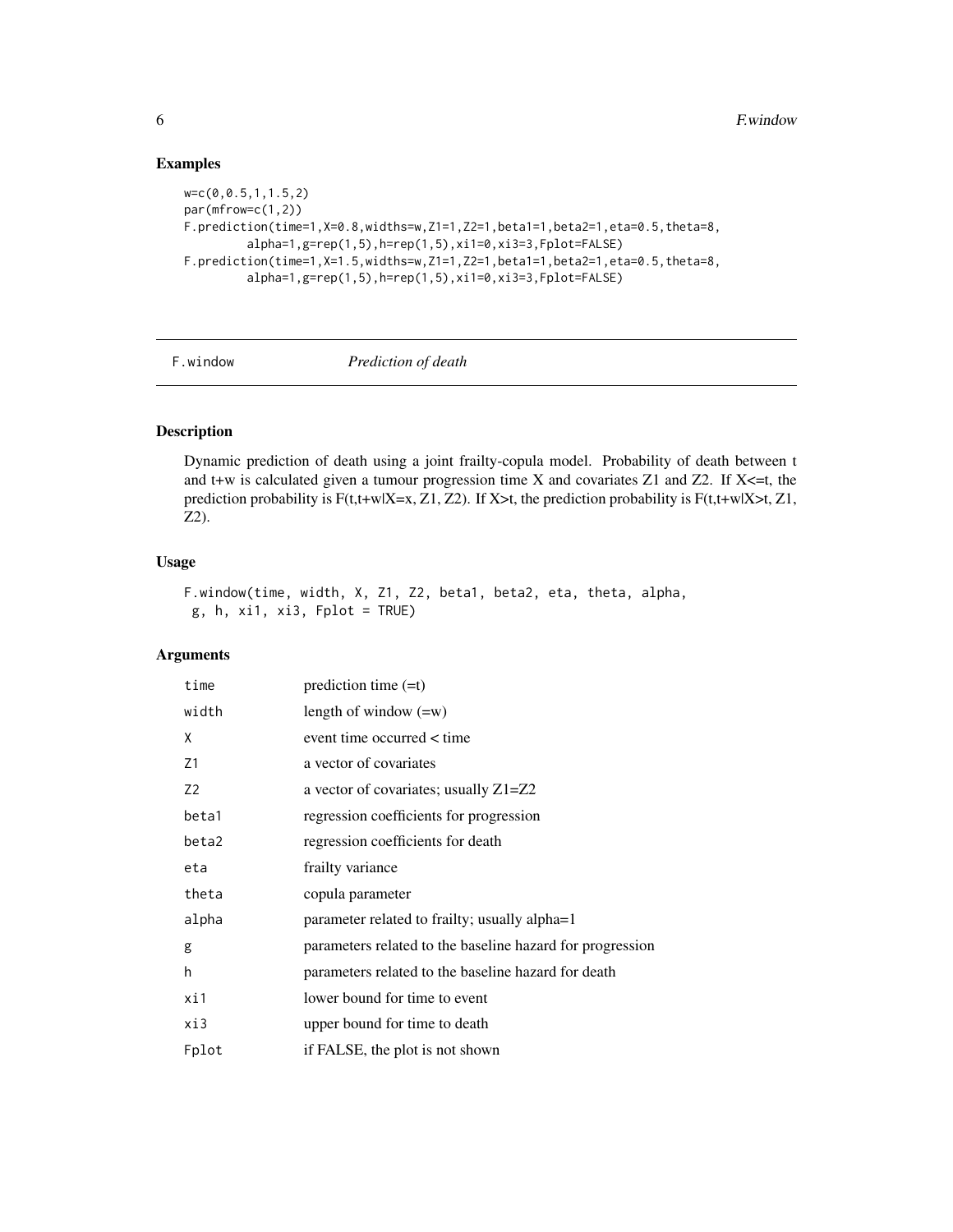#### <span id="page-6-0"></span>F. windows 7

# Details

Predicted probability of death is calculated given the event status ( $X \leq t$  or  $X \geq t$ ) and covariates ( $Z1$ and Z2).

# Value

| time         |                        |
|--------------|------------------------|
| width        | w                      |
| X            | X                      |
| F_event_at_X | $F(t,t+w X=x, Z1, Z2)$ |
| F_noevent    | $F(t,t+w X>t, Z1, Z2)$ |

#### Author(s)

Takeshi Emura

#### References

Emura T\*, Nakatochi M, Matsui S, Michimae H, Rondeau V (2016), Personalized dynamic prediction of death according to tumour progression and high-dimensional genetic factors: meta-analysis with a joint model, in revision, Statistical Methods in Medical Research.

#### Examples

```
w=1par(mfrow=c(1,2))
F.window(time=1,X=0.2,width=w,Z1=1,Z2=1,beta1=1,beta2=1,eta=0.5,theta=8,
         alpha=1,g=rep(1,5),h=rep(1,5),xi1=0,xi3=3)
F.window(time=1,X=0.8,width=w,Z1=1,Z2=1,beta1=1,beta2=1,eta=0.5,theta=8,
         alpha=1,g=rep(1,5),h=rep(1,5),xi1=0,xi3=3)
```
F.windows *Prediction of death*

#### Description

Dynamic prediction of death using a joint frailty-copula model. Probability of death between t and t+w is calculated given a tumour progression time X and covariates  $Z1$  and  $Z2$ . If  $X \leq t$ , the prediction probability is  $F(t,t+w|X=x, Z1, Z2)$ . If X>t, the prediction probability is  $F(t,t+w|X>t, Z1, Z2)$ Z2). This is a vector version of F.window.

### Usage

```
F.windows(time, widths, X, Z1, Z2, beta1, beta2, eta, theta, alpha,
g, h, xi1, xi3, Fplot = TRUE)
```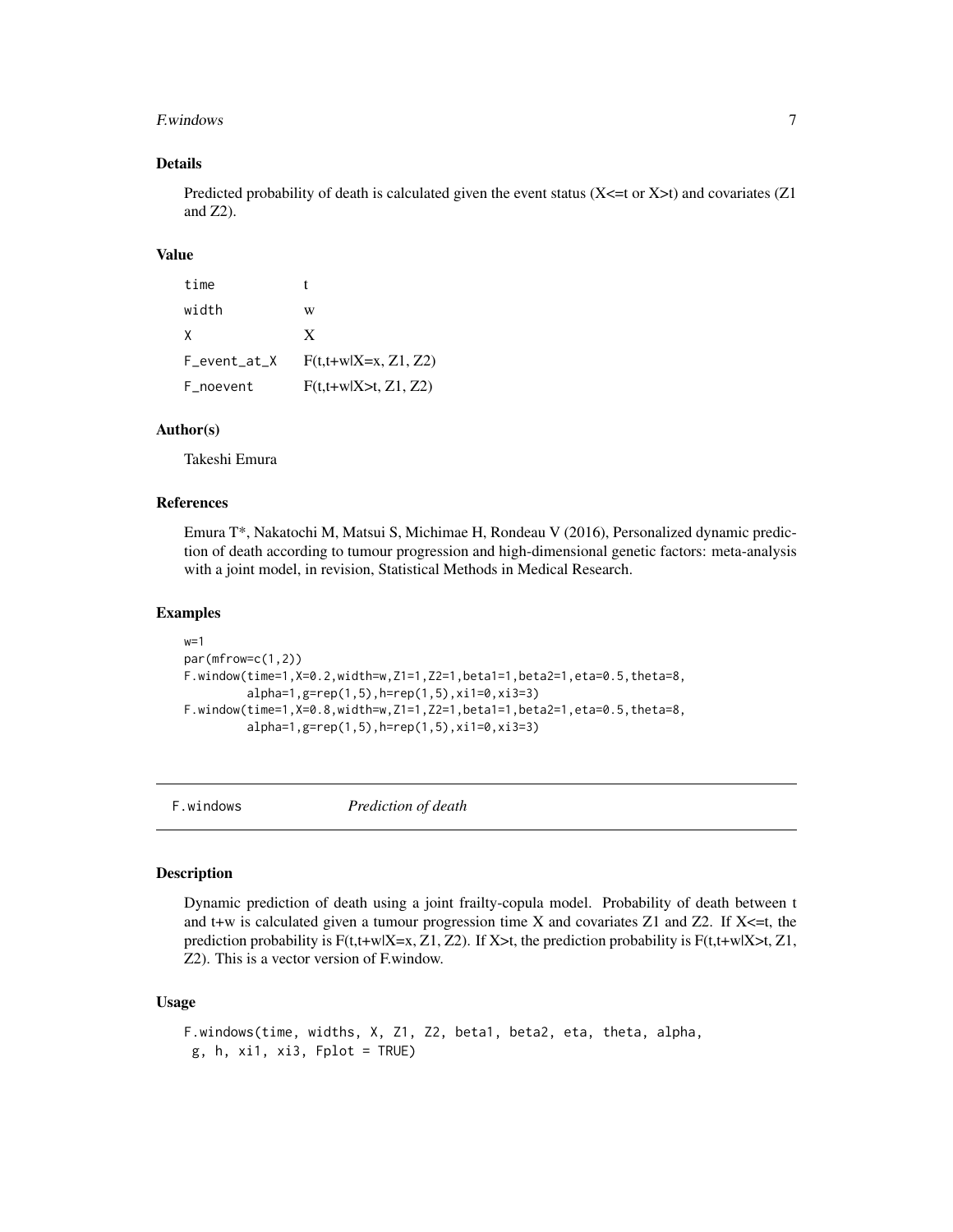# Arguments

| time           | prediction time $(=t)$                                    |
|----------------|-----------------------------------------------------------|
| widths         | length of window $(=w)$                                   |
| X              | event time occurred < time                                |
| Z1             | a vector of covariates                                    |
| Z <sub>2</sub> | a vector of covariates; usually $Z1 = Z2$                 |
| beta1          | regression coefficients for progression                   |
| beta2          | regression coefficients for death                         |
| eta            | frailty variance                                          |
| theta          | copula parameter                                          |
| alpha          | parameter related to frailty; usually alpha=1             |
| g              | parameters related to the baseline hazard for progression |
| h              | parameters related to the baseline hazard for death       |
| xi1            | lower bound for time to event                             |
| xi3            | upper bound for time to death                             |
| Fplot          | if FALSE, the plot is not shown                           |

# Details

Predicted probability of death is calculated given the event status  $(X \le t$  or  $X \ge t)$  and covariates  $(Z1$ and Z2).

# Value

| time         |                        |
|--------------|------------------------|
| widths       | w                      |
| X            | X                      |
| F_event_at_X | $F(t,t+w X=x, Z1, Z2)$ |
| F_noevent    | $F(t,t+w X>t, Z1, Z2)$ |

# Author(s)

Takeshi Emura

# References

Emura T\*, Nakatochi M, Matsui S, Michimae H, Rondeau V (2016), Personalized dynamic prediction of death according to tumour progression and high-dimensional genetic factors: meta-analysis with a joint model, in revision, Statistical Methods in Medical Research.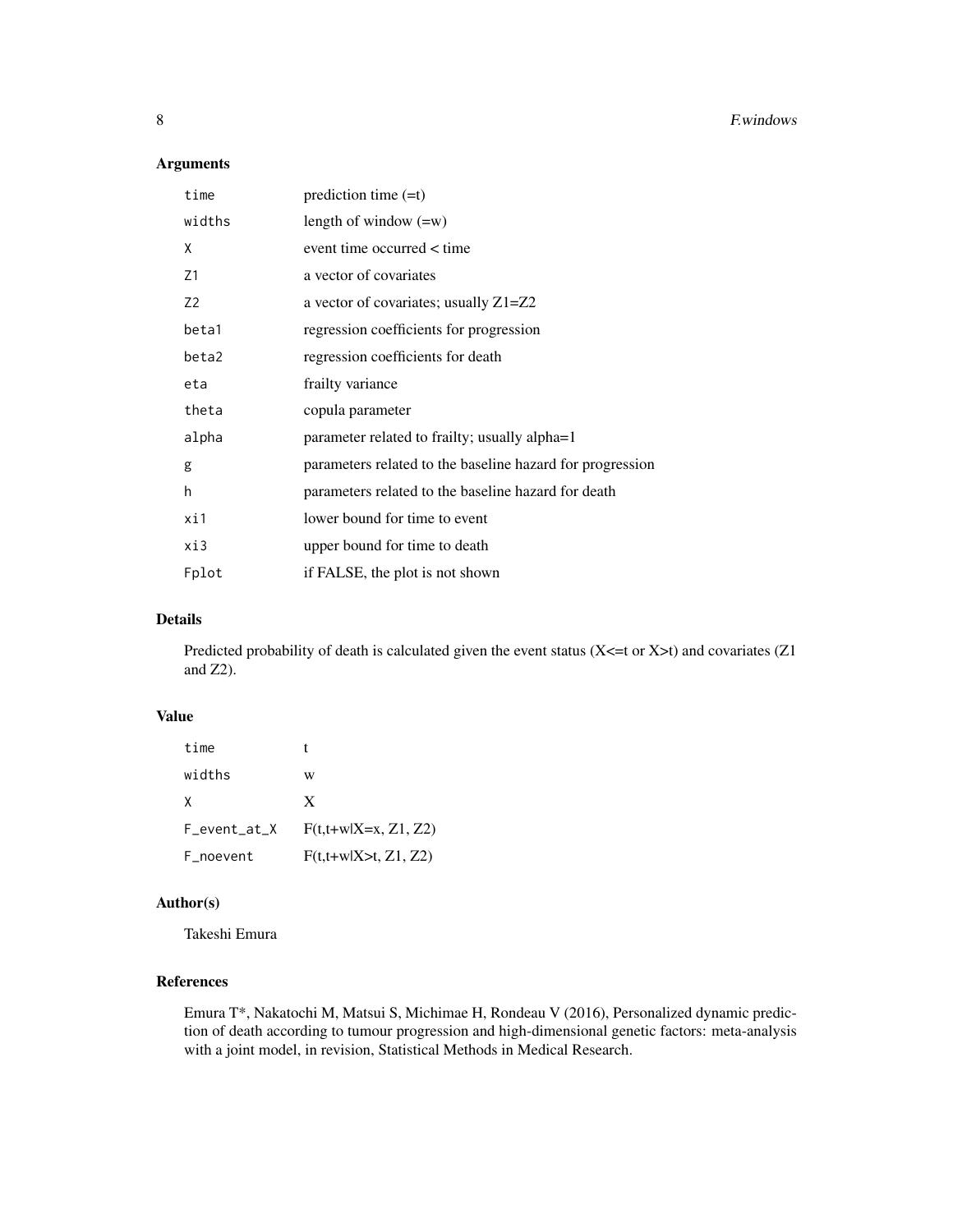#### <span id="page-8-0"></span>**I**.spline 9

#### Examples

```
w=c(0,0.5,1,1.5,2)
par(mfrow=c(1,2))
F.windows(time=1,X=0.2,widths=w,Z1=1,Z2=1,beta1=1,beta2=1,eta=0.5,theta=8,
         alpha=1,g=rep(1,5),h=rep(1,5),xi1=0,xi3=3)
F.windows(time=1,X=0.8,widths=w,Z1=1,Z2=1,beta1=1,beta2=1,eta=0.5,theta=8,
         alpha=1,g=rep(1,5),h=rep(1,5),xi1=0,xi3=3)
```
I.spline *I-Spline function*

# Description

Calculate I-Spline bases (5 bases) suggested in Emura et al. (2015).

#### Usage

I.spline(time, xi1, xi3)

# Arguments

| time | a vector of times    |
|------|----------------------|
| xi1  | lower bound of times |
| xi3  | upper bound of times |

# Details

The "time" argument is a vector satisfying the contraints  $xil \leq time \leq xil$ . Otherwise, error messages will be produced.

# Value

NULL I-Spline bases (5 bases) evaluated at "time".

# Author(s)

Takeshi Emura

# References

Supplementary Material to: Emura T\*, Nakatochi M, Murotani K, Rondeau V (2015), A joint frailty-copula model between tumour progression and death for meta-analysis, Statistical Methods in Medical Research, doi: 10.1177/0962280215604510

# Examples

I.spline(c(1,1.5,2,2.5,3),xi1=1,xi3=3)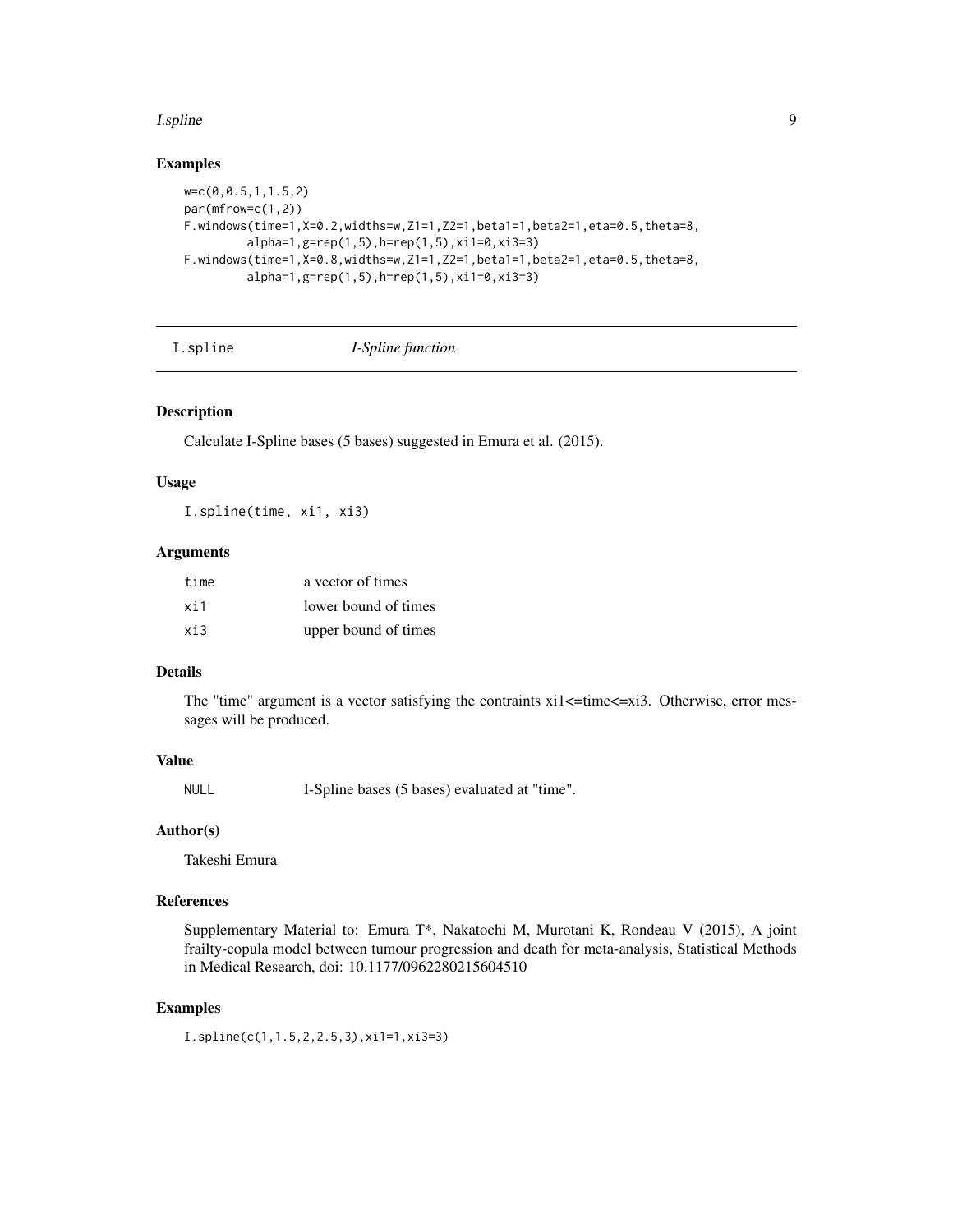<span id="page-9-0"></span>jointCox.indep.reg *Penalized Likelihood Estimation under the Joint Cox Models Between Tumour Progression and Death for Meta-Analysis*

# Description

Perform regression analyses under a joint Cox proportional hazards model between tumour progression and death for meta-analysis, which is proposed by Rondeau et al. (2015). The method is applicable for meta-analysis combining several studies or for cluster survival data.

#### Usage

```
jointCox.indep.reg(t.event, event, t.death, death, Z1, Z2, group, alpha = 1,
kappa_grid = c(seq(10, 1e+17, length = 30)), LCV_plot = TRUE,
Randomize_num = 10, Adj = 500,convergence.par=FALSE)
```
# Arguments

| t.event                | a vector object for time-to-tumour progression (TTP)                                          |  |  |
|------------------------|-----------------------------------------------------------------------------------------------|--|--|
| event                  | a vector object for progression indicator $(=1$ if progression; $=0$ if not progres-<br>sion) |  |  |
| t.death                | a vector object for overall survival $OS$ ), i.e., time-to-death                              |  |  |
| death                  | a vector object for death indicator $(=1$ if death; $=0$ if not death)                        |  |  |
| Z1                     | a matrix object for covariates associated with TTP; $ncol(Z1)$ =the number of<br>covariates   |  |  |
| Z <sub>2</sub>         | a matrix object for covariates associated with OS; $ncol(Z2)$ =the number of co-<br>variates  |  |  |
| group                  | a vector object for a group identification number, like 1,2,3                                 |  |  |
| alpha                  | A value related to the frailty (e.g., alpha= $0$ or =1); alpha= $1$ is default                |  |  |
| kappa_grid             | a vector for candidate smoothing parameters in likelihood cross-validation (LCV)              |  |  |
| LCV_plot               | Plot the LCV curves if "TRUE"                                                                 |  |  |
| Randomize_num          | The number of randomizations for the ititial p0                                               |  |  |
| Adj<br>convergence.par | Numerical adjustment to prevent overflow; Adj=500 is recommended                              |  |  |
|                        | If TRUE, the converged estimate, gradient, and Hessian matrix are given (log-<br>transformed) |  |  |

# Details

We employ "nlm" routine to maximize the penalized likelihood function with the initial value described in Emura et al. (2015). If "nlm" does not converge, then we randomize the initial value by adding uniform random variables (Hu and Emura, 2015).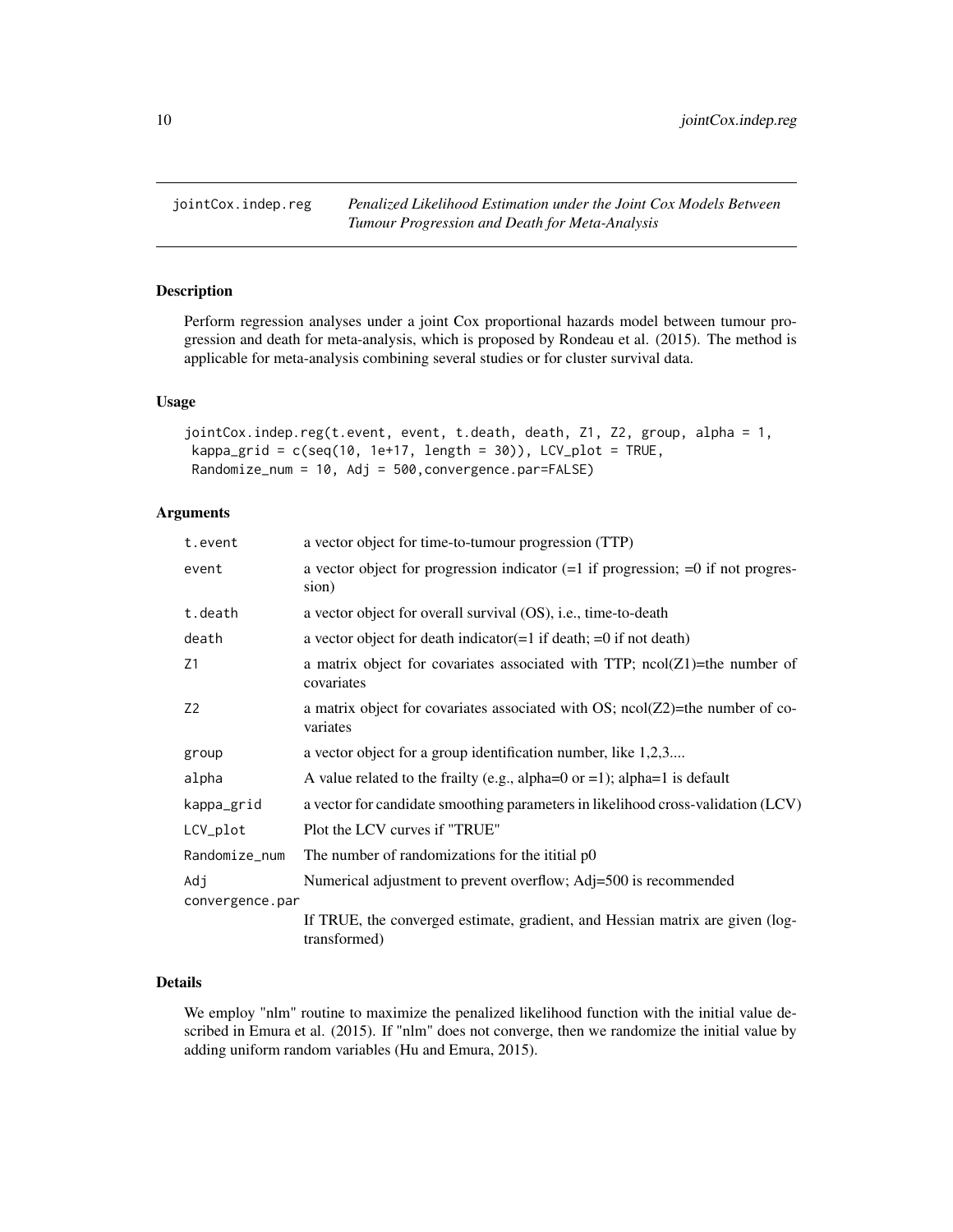# Value

| count                  | Count for event occurences                                         |  |
|------------------------|--------------------------------------------------------------------|--|
| beta1                  | Regression coefficient for Z1                                      |  |
| beta2                  | Regression coefficient for Z2                                      |  |
| eta                    | Frailty parameter                                                  |  |
| LCV1                   | Likelihood cross-validation for TTP                                |  |
| LCV <sub>2</sub>       | Likelihood cross-validation for OS                                 |  |
| g                      | M spline coefficients for TTP                                      |  |
| h                      | M spline coefficients for OS                                       |  |
| $g_{v}$                | Variance of M spline coefficients for TTP                          |  |
| h_var                  | Variance of M spline coefficients for OS                           |  |
| convergence            | convergence results for maximizing penalized likelihood            |  |
| convergence.parameters |                                                                    |  |
|                        | converged estimate, gradient, and Hessian matrix (log-transformed) |  |

# Author(s)

Takeshi Emura

# References

Rondeau V, Pignon JP, Michiels S (2015). A joint model for dependence between clustered times to tumour progression and deaths: A meta-analysis of chemotherapy in head and neck cancer. Statistical Method in Medical Research 24(6):711-729.

Hu YH, Emura T\* (2015), Maximum likelihood estimation for a special exponential family under random double-truncation, Computational Statistics, 30 (No. 4): 1199-1229

# Examples

```
G=5N=20
theta_true=2 ## copula parameter ##
beta1_true=2
beta2_true=2
r1_true=1
r2_true=1
eta_true=1
alpha_true=1
t.event=t.death=event=death=Z1=group=NULL
ij=0
set.seed(1)
```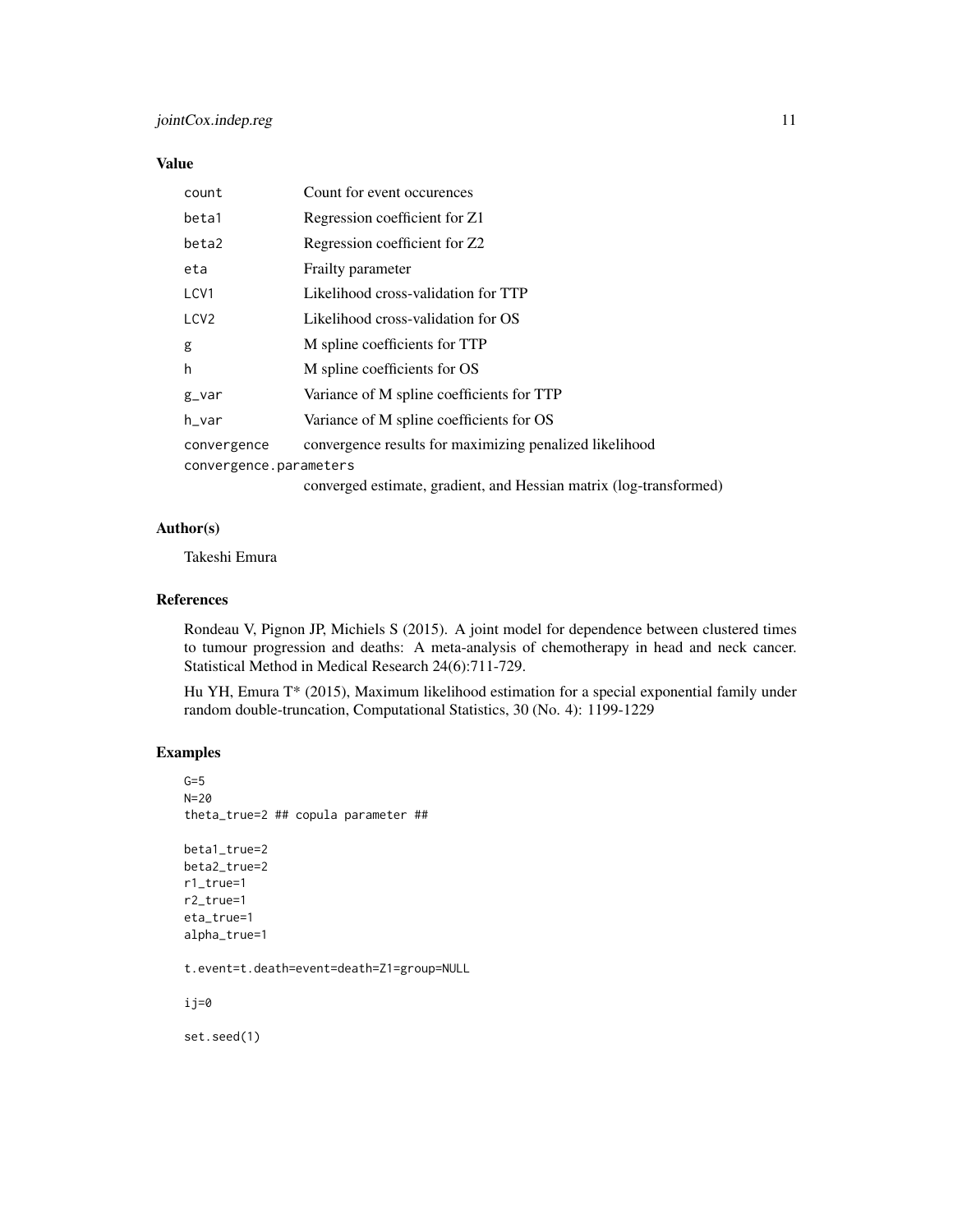```
for(i in 1:G){
 u_i=rgamma(1,shape=1/eta_true,scale=eta_true)
 for(j in 1:N){
    ij=ij+1
    group[ij]=i
   Z1[ij]=runif(1)
   r1_ij=r1_true*u_i*exp(beta1_true*Z1[ij])
   r2_ij=r2_true*(u_i^alpha_true)*exp(beta2_true*Z1[ij])
   V1=runif(1)
   V2=runif(1)
   X_i = -1/r1_i j * log(1-V1); W=(1-V1)^(-theta_true)
   D_ij=1/theta_true/r2_ij*log( 1-W+W*(1-V2)^(-theta_true/(theta_true+1)) )
   C_ij=runif(1,min=0,max=10)
    t.event[ij]=min(X_ij,D_ij,C_ij)
    t.death[ij]=min(D_ij,C_ij)
    event[ij]=as.numeric( t.event[ij]==X_ij )
    death[ij]=as.numeric( t.death[ij]==D_ij )
 }
}
Z1=as.matrix(Z1)
jointCox.indep.reg(t.event=t.event,event=event,t.death=t.death,
             death=death,Z1=Z1,Z2=Z1,group=group,alpha=alpha_true,
             kappa_grid=seq(10,5000,length=10),LCV_plot=TRUE)
```
jointCox.reg *Penalized Likelihood Estimation under the Joint Cox Models Between Tumour Progression and Death for Meta-Analysis*

### Description

Perform regression analyses under a copula-based joint Cox proportional hazards model between tumour progression and death for meta-analysis, which is proposed by Emura et al. (2015). The method extends the joint frailty model of Rondeau et al. (2015) such that intra-subject dependence is modeled via the Clayton copula. The method is applicable for meta-analysis combining several studies or for cluster survival data.

### Usage

```
jointCox.reg(t.event, event, t.death, death, Z1, Z2, group, alpha = 1,
kappa_grid = c(seq(10, 1e+17, length = 30)), LCV_plot = TRUE, Randomize_num = 10,
Adj = 500,convergence.par=FALSE)
```
<span id="page-11-0"></span>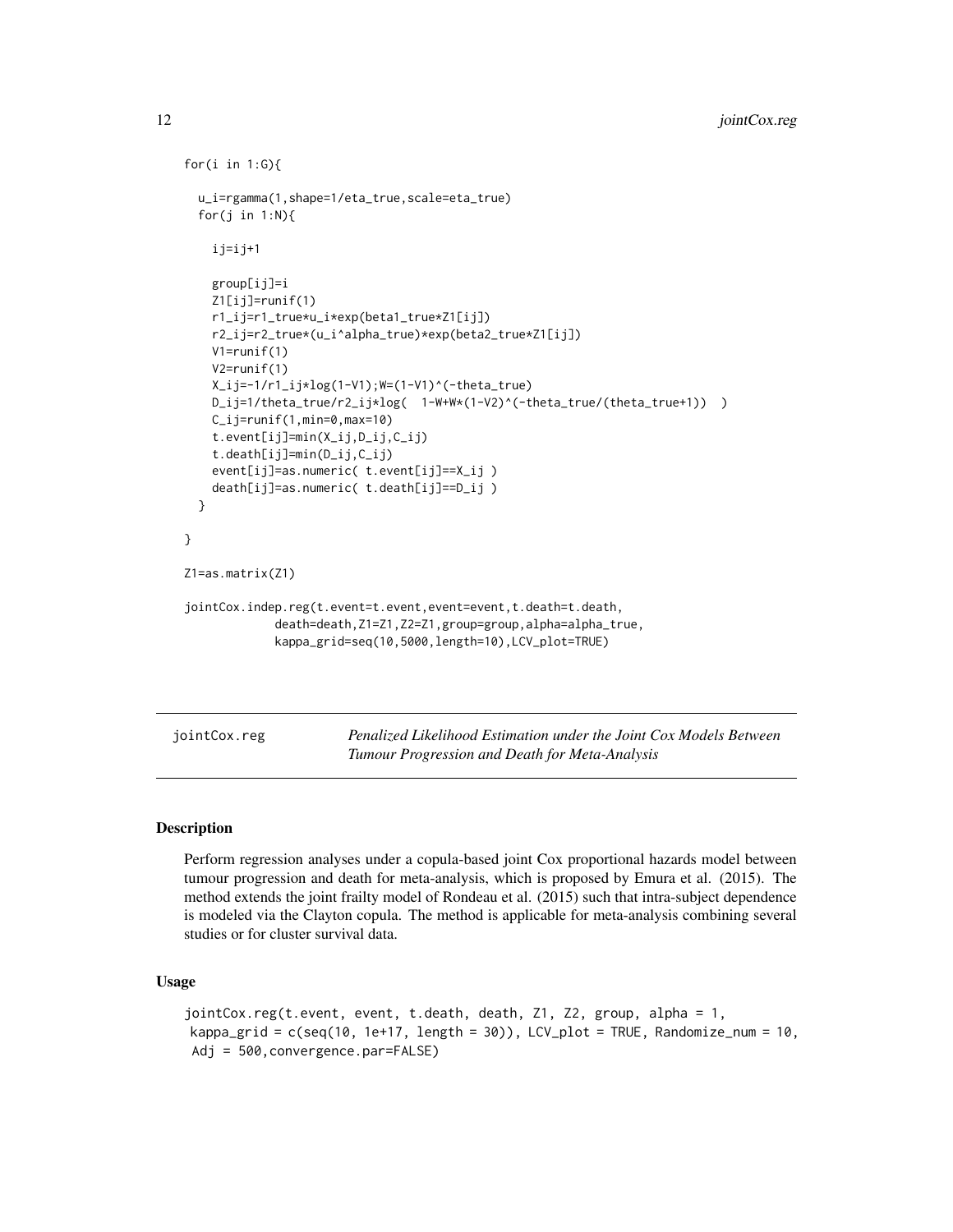# jointCox.reg 13

# Arguments

| t.event                | a vector object for time-to-tumour progression (TTP)                                          |  |
|------------------------|-----------------------------------------------------------------------------------------------|--|
| event                  | a vector object for progression indicator $(=1$ if progression; $=0$ if not progres-<br>sion) |  |
| t.death                | a vector object for overall survival (OS), i.e., time-to-death                                |  |
| death                  | a vector object for death indicator $(=1$ if death; $=0$ if not death)                        |  |
| Z1                     | a matrix object for covariates associated with TTP; $ncol(Z1)$ =the number of<br>covariates   |  |
| Z <sub>2</sub>         | a matrix object for covariates associated with OS; $ncol(Z2)$ =the number of co-<br>variates  |  |
| group                  | a vector object for a group identification number, like 1,2,3                                 |  |
| alpha                  | A value related to the frailty (e.g., alpha=0 or =1); alpha=1 is default                      |  |
| kappa_grid             | a vector for candidate smoothing parameters in likelihood cross-validation (LCV)              |  |
| LCV_plot               | Plot the LCV curves if "TRUE"                                                                 |  |
| Randomize_num          | The number of randomizations for the ititial p0                                               |  |
| Adi<br>convergence.par | Numerical adjustment to prevent overflow; Adj=500 is recommended                              |  |
|                        | If TRUE, the converged estimate, gradient, and Hessian matrix are given (log-<br>transformed) |  |

# Details

We employ "nlm" routine to maximize the penalized likelihood function with the initial value described in Emura et al. (2015). If "nlm" does not converge, then we randomize the initial value by adding uniform random variables (Hu and Emura, 2015).

# Value

| count                  | Count for event occurences                              |  |  |  |
|------------------------|---------------------------------------------------------|--|--|--|
| beta1                  | Regression coefficient for Z1                           |  |  |  |
| beta2                  | Regression coefficient for Z2                           |  |  |  |
| eta                    | Frailty parameter                                       |  |  |  |
| theta                  | Copula parameter under the Clayton copula               |  |  |  |
| tau                    | Kendall's tau corresponding to the copula parameter     |  |  |  |
| LCV1                   | Likelihood cross-validation for TTP                     |  |  |  |
| LCV <sub>2</sub>       | Likelihood cross-validation for OS                      |  |  |  |
| g                      | M spline coefficients for TTP                           |  |  |  |
| h                      | M spline coefficients for OS                            |  |  |  |
| $g_{v}$ var            | Variance of M spline coefficients for TTP               |  |  |  |
| h_var                  | Variance of M spline coefficients for OS                |  |  |  |
| convergence            | convergence results for maximizing penalized likelihood |  |  |  |
| convergence.parameters |                                                         |  |  |  |

converged estimate, gradient, and Hessian matrix (log-transformed)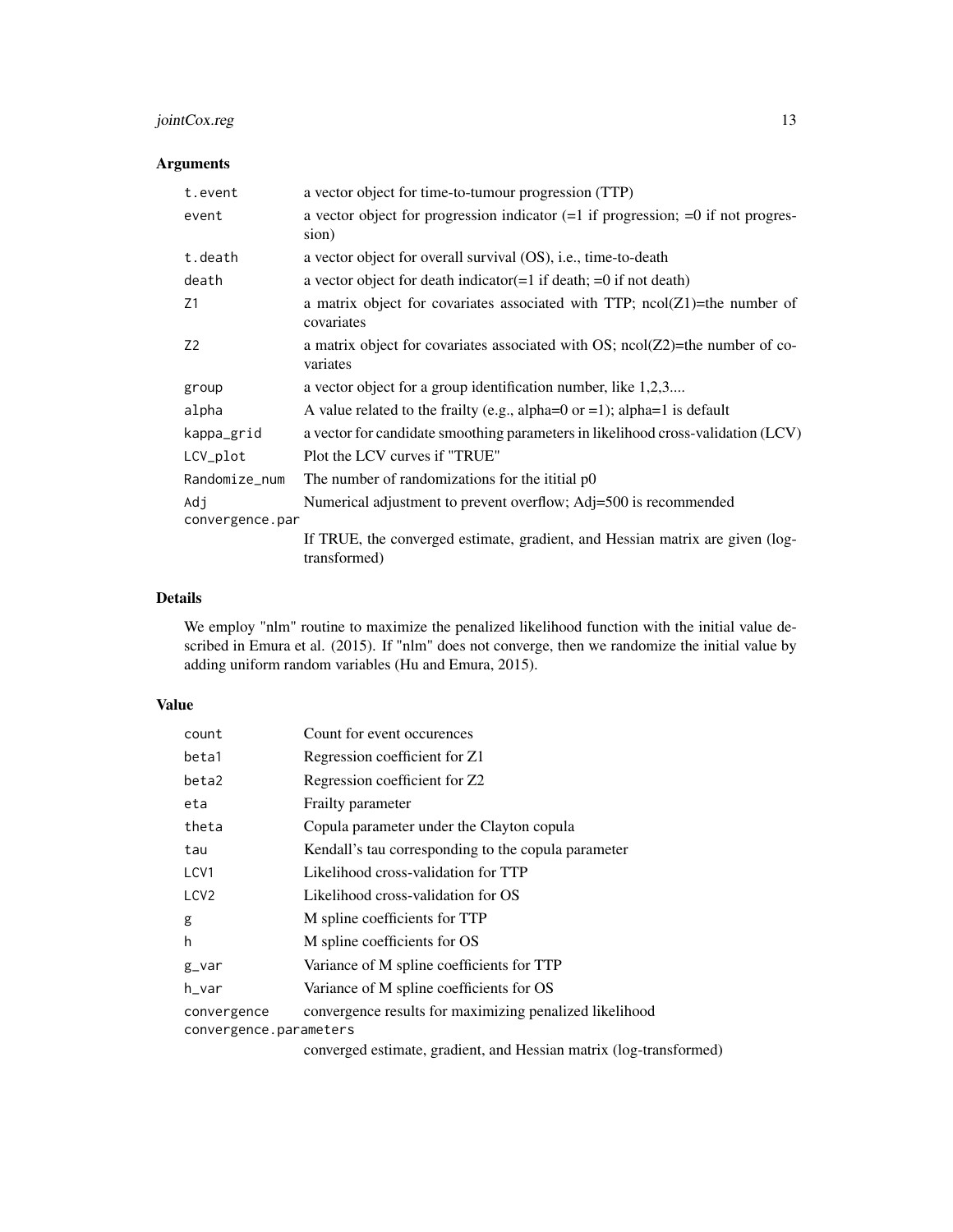#### Author(s)

Takeshi Emura

#### References

Emura T\*, Nakatochi M, Murotani K, Rondeau V (2015), A joint frailty-copula model between tumour progression and death for meta-analysis, Statistical Methods in Medical Research, doi: 10.1177/0962280215604510

Hu YH, Emura T\* (2015), Maximum likelihood estimation for a special exponential family under random double-truncation, Computational Statistics, 30 (No. 4): 1199-1229

### Examples

```
G=3N=10
theta_true=3 ## copula parameter ##
beta1_true=1
beta2_true=1
r1_true=1
r2_true=1
eta_true=1
alpha_true=1
t.event=t.death=event=death=Z1=group=NULL
i j=0set.seed(1)
for(i in 1:G){
  u_i=rgamma(1,shape=1/eta_true,scale=eta_true)
  for(j in 1:N){
    ij=ij+1
    group[ij]=i
   Z1[i]=runif(1)
    r1_ij=r1_true*u_i*exp(beta1_true*Z1[ij])
   r2_ij=r2_true*(u_i^alpha_true)*exp(beta2_true*Z1[ij])
   V1=runif(1)
   V2=runif(1)
    X_ij=-1/r1_ij*log(1-V1);W=(1-V1)^(-theta_true)
    D_ij=1/theta_true/r2_ij*log( 1-W+W*(1-V2)^(-theta_true/(theta_true+1)) )
    #C_ij=runif(1,min=0,max=20)
    C_ij=20
    t.event[ij]=min(X_ij,D_ij,C_ij)
    t.death[ij]=min(D_ij,C_ij)
    event[ij]=as.numeric( t.event[ij]==X_ij )
    death[ij]=as.numeric( t.death[ij]==D_ij )
```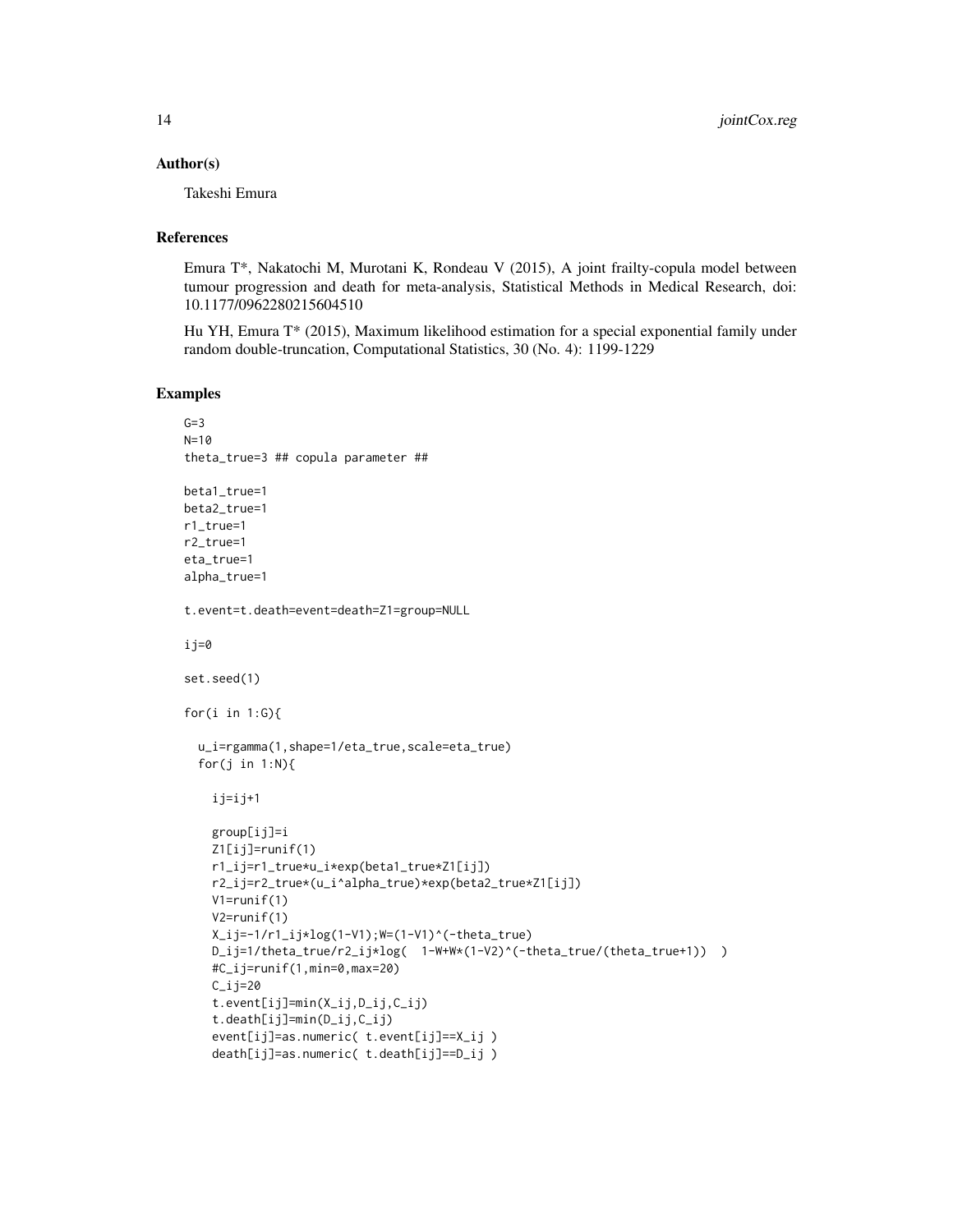#### <span id="page-14-0"></span>M.spline 15

```
}
}
Z1=as.matrix(Z1)
jointCox.reg(t.event=t.event,event=event,t.death=t.death,
             death=death,Z1=Z1,Z2=Z1,group=group,alpha=alpha_true,
             kappa_grid=seq(10,5000,length=2),LCV_plot=TRUE,convergence.par=TRUE)
```

|  |  | M-Spline function | M.spline |
|--|--|-------------------|----------|
|--|--|-------------------|----------|

### Description

Calculate M-Spline bases (5 bases) suggested in Emura et al. (2015).

### Usage

M.spline(time, xi1, xi3)

#### Arguments

| time | a vector of times    |
|------|----------------------|
| xi1  | lower bound of times |
| xi3  | upper bound of times |

# Details

The "time" argument is a vector satisfying the contraints  $xil \leq time \leq xil$ . Otherwise, error messages will be produced.

#### Value

NULL M-Spline bases (5 bases) evaluated at "time".

#### Author(s)

Takeshi Emura

# References

Supplementary Material to: Emura T\*, Nakatochi M, Murotani K, Rondeau V (2015), A joint frailty-copula model between tumour progression and death for meta-analysis, Statistical Methods in Medical Research, doi: 10.1177/0962280215604510

# Examples

M.spline(c(1,1.5,2,2.5,3),xi1=1,xi3=3)